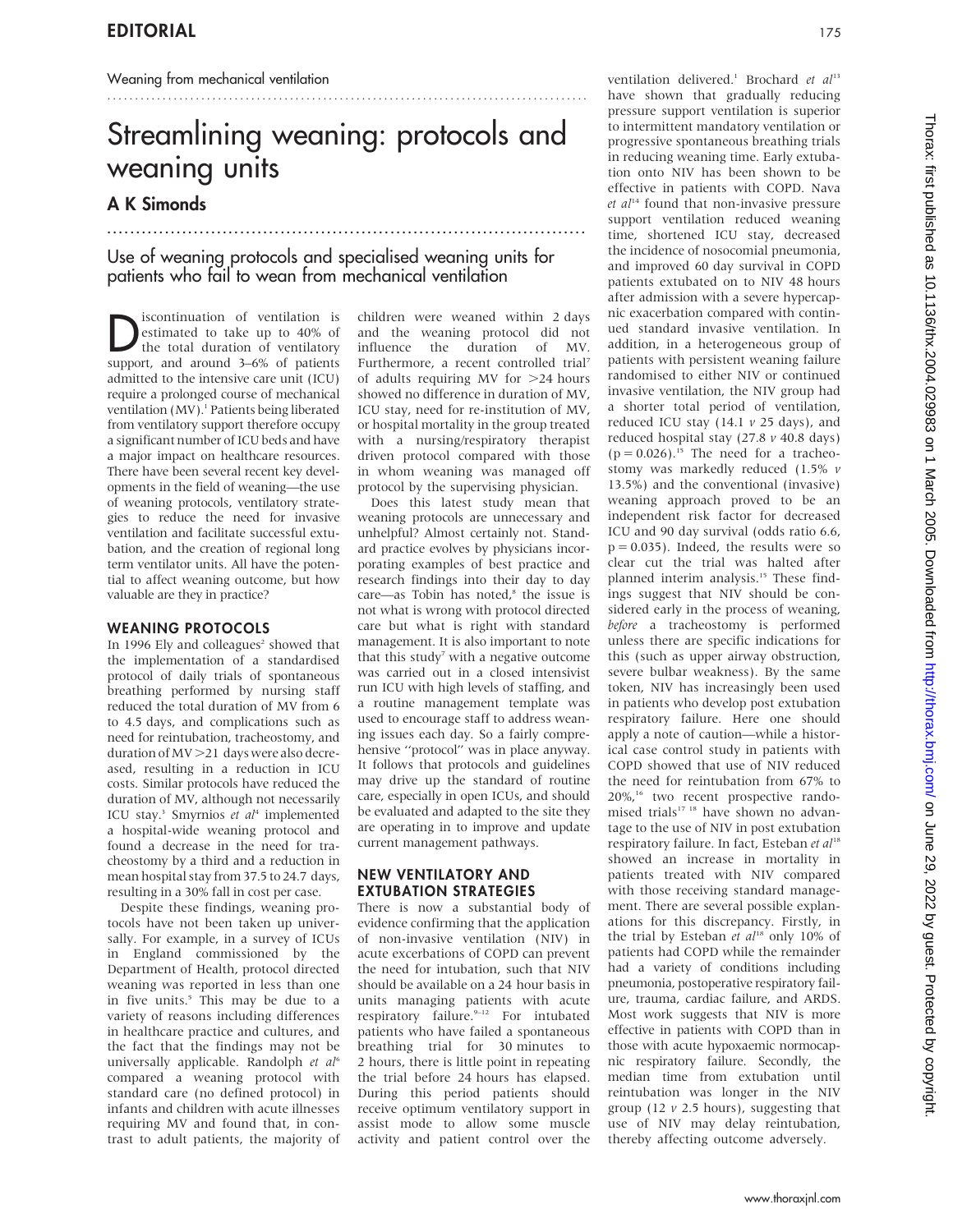Furthermore, spontaneous breathing trials provide an overall guide to ventilatory capacity but signify little regarding cough efficacy and the ability to clear bronchial secretions if an endotracheal tube or tracheostomy is in situ. Salam et  $al^{19}$  evaluated the extent to which cough efficiency (measured by cough peak flow), neurological function, and the volume of endotracheal secretions affects the outcome of extubation in patients who had passed a spontaneous breathing trial. A cough peak flow of less than 60 l/min increased the likelihood of extubation failure nearly fivefold, and the combination of low cough peak flow, volume of secretions .2.5 ml/hour, and failure to respond to simple commands produced an extubation failure rate of 100% compared with only 3% in those without these risk factors. This study<sup>19</sup> was performed in 88 routine ICU admissions with diagnoses including pneumonia, COPD, congestive heart failure, asthma and sepsis, and there was no particular emphasis on neurological or neuromuscular patients. Cough efficacy, neurological status, and the ability to clear secretions are likely to assume even greater importance in patients with neuromuscular weakness, and the results suggest these assessments (including evaluation of bulbar and swallowing function) should be added to spontaneous breathing trials in neuromuscular and neurological groups. Additional strategies such as a combination of NIV and cough insufflator/exsufflator devices<sup>20</sup><sup>21</sup> may be valuable in these patients and reduce the need for tracheostomy ventilation.22 Clearly, in neuromuscular patients with a history of gradual decline before acute ventilatory decompensation, or a progressive condition such as amyotrophic lateral sclerosis/motor neurone disease, failed trials of spontaneous breathing should not be fruitlessly and demoralisingly repeated but should prompt early referral for consideration of long term ventilatory support.

#### WEANING/LONG TERM VENTILATOR UNITS

Having applied strategies to optimise the probability of weaning success, what can be done for patients who fail to wean simply or who are likely to need long term ventilatory support, and how many individuals fall into this category? Various definitions have been used, but weaning delay can be considered to be the need for ventilatory support for more than 2 weeks in the absence of any nonrespiratory factor preventing weaning, and the term weaning failure is used if this persists for 3 weeks or more. In the USA it has been estimated that there are over 11 000 ventilator dependent patients in acute care facilities, costing over \$9 million a day.<sup>23</sup> A 1 year survey<sup>24</sup> in the Northern region of England identified 161 patients with weaning delay; these patients comprised 2.5% of ICU admissions and occupied 6% of ICU beds in the region. A subsequent NHS Modernisation Agency point prevalence survey of critical care facilities in England published in 2002 showed that approximately 8% of ICU patients had weaning delay and 7% weaning failure.<sup>5</sup> The most common reasons for weaning failure were chronic lung disease, cardiac impairment, neurological disease, or neuromuscular disease. As a result of these findings, the NHS Modernisation Agency has recommended the creation of a specialist NIV service integrated into the critical care network and the provision of a UK-wide service for long term invasive and non-invasive respiratory support for patients who have failed to wean.<sup>5</sup> The activity of one such unit is described comprehensively in this issue of Thorax by Pilcher et  $al^{25}$  who present the outcome from a specialised weaning programme over 4 years. Of approximately 150 weaning delay patients who had received MV for around 20 days before transfer to the unit, 38% were weaned completely from ventilatory support, 35% required home ventilation, and 27% died before leaving hospital. Survival was best in patients with neuromuscular disease (who, conversely, were most likely to remain ventilator dependent) and worst in postoperative patients. Length of ICU stay before transfer, age, and APACHE II score on admission were key predictors of outcome. Female sex was associated with an increased probability of weaning, but this finding may be partly a consequence of the high likelihood of Duchenne patients (male) requiring home ventilation. The economic analysis is helpful, but further detailed work is required in this area.

In an earlier study, Smith and colleagues<sup>26</sup> found a survival rate of 90% compared with a predicted survival from APACHE II score of 53% in 40 consecutive admissions to a regional weaning unit. Nearly 30% of these patients required home ventilation—but only three via tracheostomy. To set this within a European perspective, outcome data<sup>27</sup> from a German regional unit accepting patients with weaning delay showed 60% of referrals had COPD, mortality was 24%, and 31% were discharged using NIV. Here, too, the survival rate was related to the underlying diagnosis—patients with thoracic cage and neuromuscular disorders faring better than those with COPD.

In the USA there is a longer tradition of post ICU care delivered in long term facilities, and this has been substantially finance driven. A growing number of case series reports of patients with weaning failure has shown a common pattern—average age on admission of around 70 years, predominant diagnoses of COPD or postoperative cases, with approximately 60% surviving to discharge from the facility, 30% surviving at 1 year, and around half weaned completely from ventilatory support.<sup>28-31</sup> A multicentre study of 23 units commissioned by the US National Association of Long Term Hospitals has recently been set up to identify characteristics of the population at risk, treatment outcome, and estimate costs of care.

The advantages and disadvantages of weaning/long term ventilator units should be considered. Results from the European and US case series would suggest that patients whose primary problem is ventilatory dependence can be managed in a less intensive step down unit, thereby reducing costs and facilitating a focus on ventilatory care and rehabilitation. ICU facilities are freed up for patients requiring more complex care such as those with multisystem failure. Survival improves and favourable 1 and 3 year results can be obtained in some subgroups, particularly patients with neuromuscular disease, although outcome remains relatively poor in the elderly and those with COPD, and families have to travel longer distances to visit patients. These centres tend to have greater familiarity with NIV techniques and are able to provide families and carers with competency training in tracheostomy and ventilatory care, and to develop comprehensive home care packages to speed discharge. However, the outcome from weaning units critically depends on the selection criteria used for admission and can be biased if high risk admissions are refused. In many reports acceptance criteria are not made explicit. In addition, results may be influenced by the fact that, as in the study by Pilcher et al, long term units are likely to accept patients from their own or local ICUs more swiftly, thereby improving outcome.

Assuming, however, that targeting resources in this manner is rational, how many long term ventilatory places are required? The Northern region of England survey<sup>24</sup> included 112 ICU (level 3) beds and suggested that a seven-bed weaning unit would be able to cater for 93% of patients with weaning delay, while a five-bedded unit would cope with 75% of cases of weaning delay—that is, a ratio of around one bed per 20 ICU beds. When planning the allocation of beds it should be recognised that in some countries many weaning failure patients are colonised or infected with methicillin resistant Staphylococcus aureus (MRSA) as a result of prolonged hospital stay and so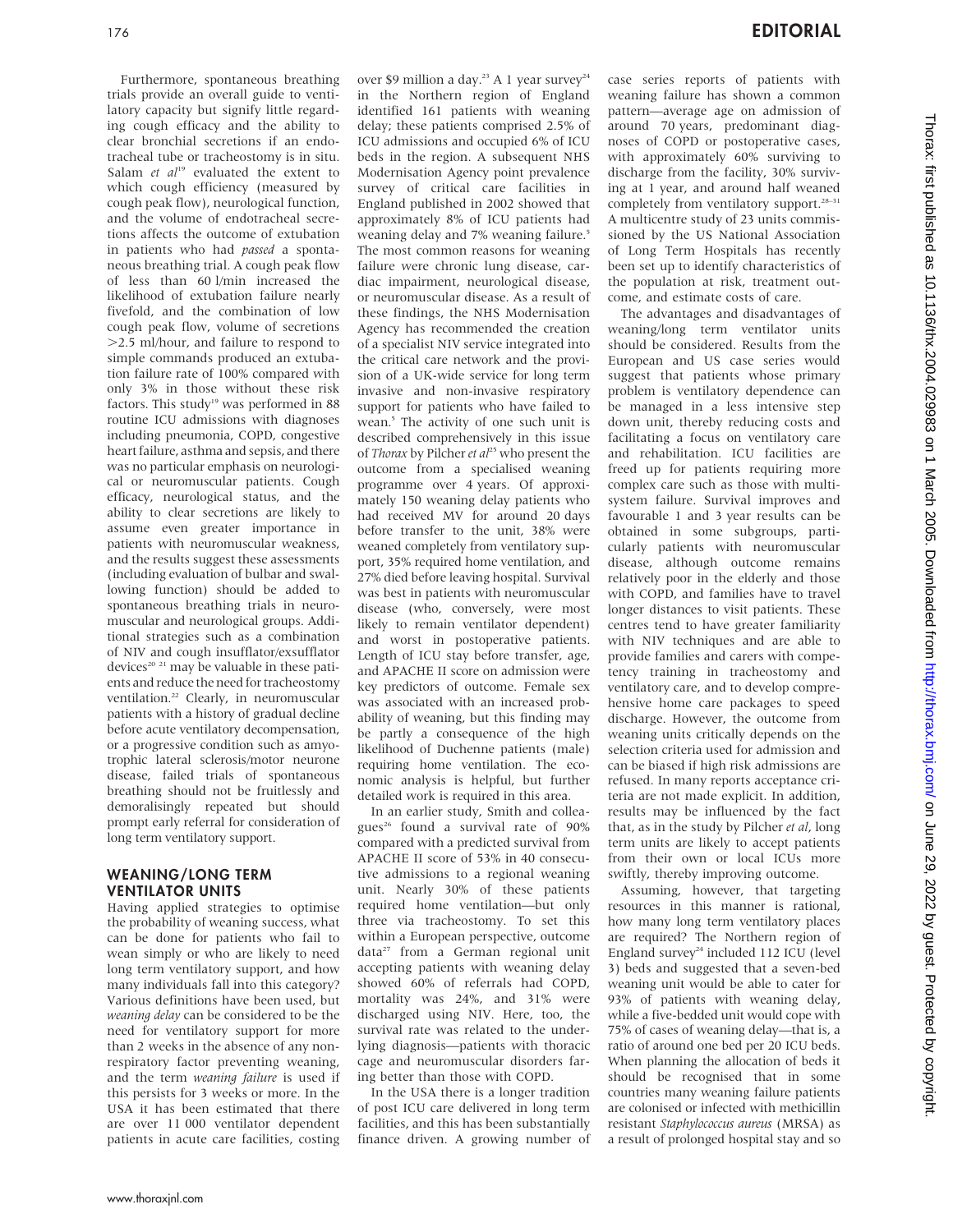will require single cubicle areas. These units are often most usefully placed alongside or combined with high dependency/respiratory intermediate care facilities,<sup>32 33</sup> allowing flexible bed use, and can act as a focus for training in NIV and long term ventilation—not least as subspecialty training in ventilatory support is being considered as part of standard respiratory medicine/pneumology training programmes in Europe.

Thorax 2005;60:175–177. doi: 10.1136/thx.2004.028688

Correspondence to: Dr A K Simonds, Consultant in Respiratory Medicine, Clinical and Academic Department of Sleep and Breathing, Royal Brompton and Harefield NHS Trust, Sydney Street, London SW3 6NP UK; a.simonds@rbh.nthames.nhs.uk

Declaration of interest: AKS is in receipt of research awards from ResMed Ltd and Breas Medical who manufacture ventilators.

#### **REFERENCES**

- 1 MacIntyre NR. Evidence-based guidelines for weaning and discontinuing ventilatory support. Chest 2001;120:375–96S.
- 2 Ely EW, Albert AM, Dunagan DP, et al. Effect on the duration of mechanical ventilation of identifying patients capable of breathing spontaneously. N Engl J Med 1996;335:1864-9.
- 3 Grap MJ, Strickland D, Tormey L, et al. Collaborative practice: development, implementation, and evaluation of a weaning protocol for patients receiving mechanical ventilation. Am J Crit Care 2003;12:454–60.
- 4 Smyrnios N, Connolly A, Wilson MM, et al. Effects of a multifaceted, multidisciplinary, hospital-wide quality improvement program on weaning from mechanical ventilation. Crit Care Med 2002;**30**:1224–30.
- 5 NHS Modernisation Agency Report. Critical care programme. Weaning and long term ventilation. London: NHS Modernisation Agency, 2002.
- 6 Randolph AG, Wypij D, Venkataraman ST, et al. Effect of mechanical ventilator weaning protocols on respiratory outcomes in infants and children: a

Asthma consultations

randomized controlled trial. JAMA 2002;288:2561–8.

- 7 Krishnan JA, Moore D, Robeson C, et al. A prospective, controlled trial of protocol-based strategy to discontinue mechanical ventilation. Am J Respir Crit Care Med 2004;169:673–8.
- 8 Tobin MJ. Of principles and protocols and weaning. Am J Respir Crit Care Med 2004;169:661–2.
- 9 Brochard L, Mancebo J, Wysocki M, et al. Noninvasive ventilation for acute exacerbations of chronic pulmonary disease. N Engl J Med 1995;333:817–22.
- 10 Plant PK, Owen JL, Elliott MW. Early use of noninvasive ventilation for acute exacerbations of chronic obstructive pulmonary disease on general respiratory wards: a multicentre randomised controlled trial. Lancet 2000;355:1931–5.
- 11 **Brochard L**. Non-invasive ventilation for acute exacerbations of COPD: a new standard of care. Thorax 2000;55:817–8.
- 12 British Thoracic Society Standards of Care Committee. Non-invasive ventilation in acute respiratory failure. Thorax 2002;57:192–211.
- 13 **Brochard L**, Rauss A, Benito S, et al. Comparison of three methods of gradual withdrawal from ventilatory support during weaning from mechanical ventilation. Am J Respir Crit Care Med 1994;150:896-903.
- 14 Nava S, Ambrosino N, Clini E, et al. Noninvasive mechanical ventilation in the weaning of patients with respiratory failure due to chronic obstructive pulmonary disease. A randomized controlled trial. Ann Intern Med 1998;128:721–8.
- 15 Ferrer M, Esquinas A, Arancibia F, et al. Noninvasive ventilation during persistent weaning failure: a randomised controlled trial. Am J Respir Crit Care Med 2003;168:70-6.
- 16 Hilbert G, Gruson D, Portel L, et al. Noninvasive pressure support ventilation in COPD patients with postextubation hypercapnic respiratory insufficiency. Eur Respir J 1998;11:1349–53.
- 17 Keenan SP, Powers C, McCormack DG, et al. Noninvasive positive-pressure ventilation for post extubation respiratory distress: a randomised controlled trial. JAMA 2002;287:3238–44.
- 18 Esteban A, Frutos-Vivar F, Ferguson ND, et al. Noninvasive positive-pressure ventilation for respiratory failure after extubation. *N Engl J Med*<br>2004;**350**:2452–60.
- 19 Salam A, Tilluckdharry L, Amoateng-Adjepong Y, et al. Neurologic status, cough, secretions and extubation outcomes. Intensive Care Med 2004;30:1334–9.
- 20 Bach JR. Mechanical insufflation-exsufflation. Comparison of peak expiratory flows with manually assisted and unassisted coughing techniques. Chest 1993;104:1553–62.
- 21 Chatwin M, Ross E, Hart N, et al. Cough augmentation with mechanical insufflation/ exsufflation in patients with neuromuscular weakness. Eur Respir J 2003;21:502–8.
- 22 Bach JR, Ishikawa<sup>'</sup>Y, Kim H. Prevention of pulmonary morbidity for patients with Duchenne muscular dystrophy. Chest 1998;112:1024–8.
- 23 Make BJ. Indications for home ventilation in critical care unit patients. In: Robert D, Make BJ, Leger P, et al, eds. Home mechanical ventilation. Paris: Arnette Blacwell, 1995:229–40.
- 24 Robson V, Poynter J, Lawler PG, et al. The need for a regional weaning centre, a one-year survey of intensive care weaning delay in the Northern region of England. Anaesthesia 2003;58:161–70.
- 25 Pilcher DV, Bailey MJ, Treacher DF, et al. Outcomes, cost and long term survival of patients referred to a regional weaning centre. Thorax 2005;60:187–92.
- 26 Smith IE, Shneerson JM. A progressive care programme for prolonged ventilatory failure: analysis and outcome. Br J Anaesth 1995;75:399–404.
- 27 Schonhofer B, Euteneuer S, Nava S, et al. Survival of mechanically ventilated patients admitted to a specialised weaning centre. Intensive Care Med 2002;28:908–16.
- 28 Scheinhorn DJ, Chao DC, Stearn-Hassenpflug MS, et al. Post-ICU weaning from mechanical ventilation: the role of long-term facilities. Chest 2001;120(6 Suppl):482–4S.
- 29 Scheinhorn DJ, Chao DC, Stearn-Hassenpflug MS. Liberation from prolonged mechanical ventilation. Crit Care Clinics 2002;18:569–95.
- 30 Stoller JK, Xu M, Mascha E, et al. Long-term outcomes for patients discharged from a longterm hospital-based weaning unit. Chest 2003;124:1892–9.
- 31 Dasgupta A, Rice R, Mascha E, et al. Four year experience with a unit for long term ventilation (Respiratory Special Care Unit) at the Cleveland Clinic Foundation. Chest 1999;116:447–55.
- 32 Elliott MW, Baudouin SV. Respiratory intensive care in Europe: lessons for the UK. Thorax 1998;53:725–6.
- 33 Corrado A, Roussos C, Ambrosino N, et al. Respiratory intermediate care units: a European survey. Eur Respir J 2002;20:1343–50.

Consultations for asthma: will greater patient involvement deliver better health? C J Griffiths ...................................................................................

.......................................................................................

Self-management of asthma is a<br>
Somplicated activity, perhaps more<br>
demanding for asthma than for any<br>
other chronic illness. Boods with asthma complicated activity, perhaps more demanding for asthma than for any other chronic illness. People with asthma are faced with an illness whose causes and fluctuations are poorly understood (witness the pages of this journal), to be controlled with an often mysterious collection of inhalers. Our increasingly high expectations of patients' abilities to self-care are fuelled by trials in selected  $\operatorname{populations^1}$  and politicians with visions

of reduced healthcare costs.<sup>23</sup> The realities of asthma self-management are often scepticism and low uptake.<sup>4</sup> The consultation remains the most important opportunity for helping patients to develop the ability to manage their asthma. Rightly, the consultation continues to be subject to a range of critical perspectives.

Social scientists offer a number of deficiencies that hinder success in promoting self-care: the infrequency with which doctors seek and patients air fears about medication and side effects, lack of opportunity for patient involvement in treatment decisions, lack of recognition of the coexistence of lay and popular remedies. We stand accused of an enthusiasm for authoritarian, positivist, illness centred medicine.<sup>5-10</sup> Ethicists show how clinicians can undermine trust by failing to discuss how rationing affects their prescribing or referral decisions;<sup>11</sup> any patient who says their doctor ''prescribes the cheapest of the cheap medicines"<sup>12</sup> is unlikely to value advice. Educationalists and psychologists argue that teaching knowledge about asthma is inadequate and that the key skills needed are goal setting, problem solving, and development of confidence—a view backed by empirical research in the USA.13–15

These perspectives can be grouped together under the general heading of a failure to involve patients sufficiently in their care. Patient centred care is not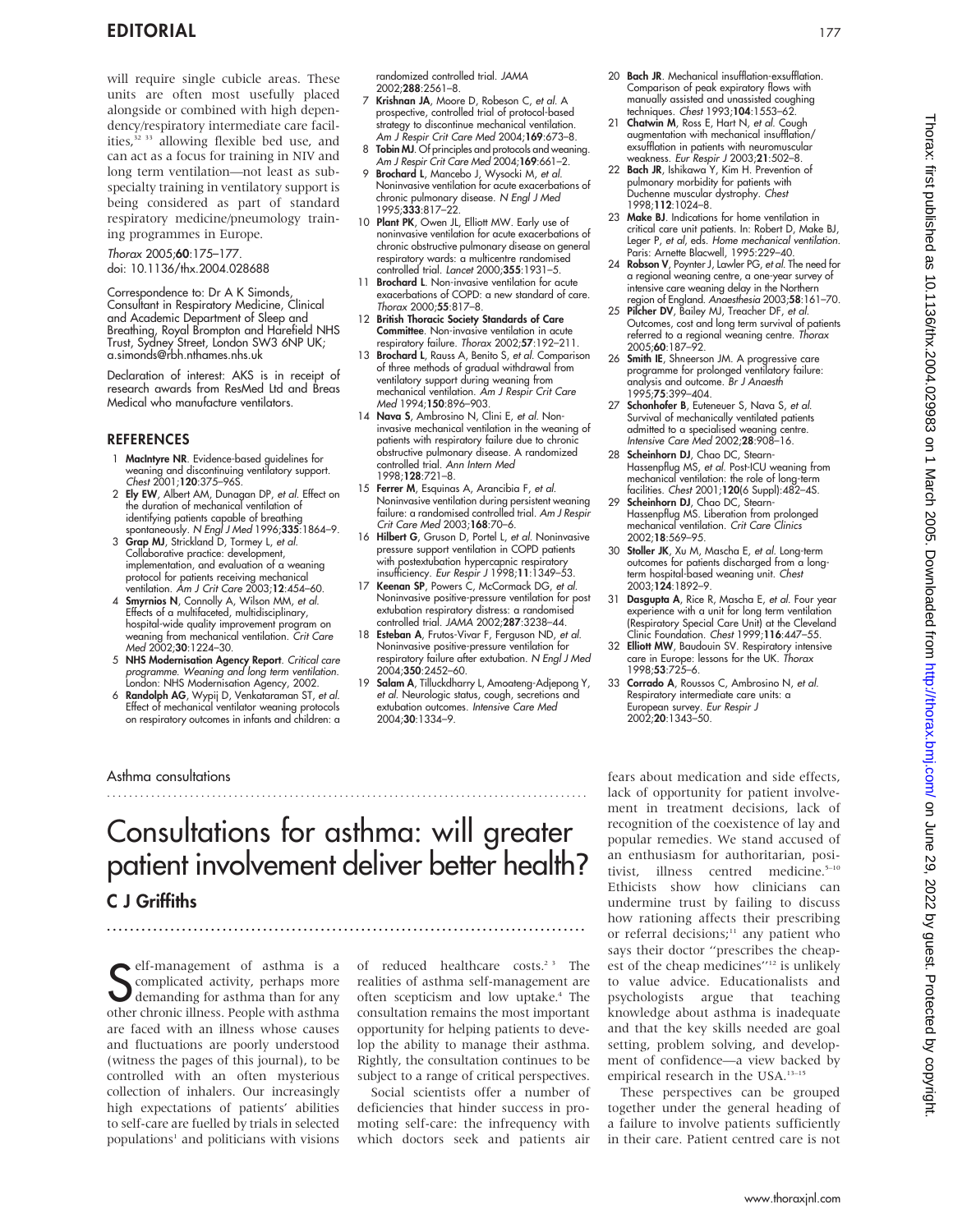about destructive consumerisation and deprofessionalisation,<sup>5 16</sup> but acknowledgment of the complementary expertise and knowledge that patients and professionals bring to the consultation.<sup>17</sup> It incorporates the notion of promoting shared decision making in consultations.<sup>18</sup> <sup>19</sup> It is an explicit goal of healthcare reform.<sup>2</sup> From an ethical standpoint, there is no doubt that patients should exercise autonomy and control over their care. However, while reviews of interventions suggest the goals of increased patient involvement, satisfaction and adherence are often met, improved health and reduced costs have been more elusive.<sup>20</sup> Providing convincing evidence of these benefits remains a most important challenge.

In this issue of Thorax Caress and colleagues bring a useful contribution to this debate. $21$  In a study of asthmatic subjects drawn from primary and secondary care they show that most want to be more involved in decisions about their asthma care. They show that few people live at the extremes of wanting to make decisions without advice or having them made for them. The study is strengthened by combining qualitative data from interviews with patients to illuminate their positions on decision making.

Very similar findings were reported in hypertensive patients in the USA by Strull and colleagues 20 years ago, which suggests that this is a persistent and generalisable finding.22 Using a similar questionnaire design, patients reported higher preferences for involvement than they experienced across five categories. A comparison suggests a trend away from paternalism with fewer patients preferring a fully passive role in 2004 compared with 1984 (14%  $\nu$  47%). It is difficult to predict individual preferences, but previous work shows that the desire for involvement broadly relates to condition, context, and demographic factors. For instance, patients wish for greater involvement in decisions for benign versus malignant breast disease, for routine versus emergency care, $23$  and for emotional compared with physical problems.<sup>19 23-25</sup> In general, younger, more educated people prefer greater involvement.

So what remains concerning patient involvement and respiratory care? Research priorities are to find ways to enhance involvement of patients in consultations (particularly where care is increasingly driven by data collection and contract targets), and then to

evaluate these in trials, testing their effects on health status and health care use. Promising work in this area needs to be tested in settings outside the USA.<sup>13 15</sup> People with asthma from minority ethnic groups have poorer outcomes for asthma and are rarely involved in treatment decisions, even when language barriers are absent.<sup>26</sup> Interventions may be of particular benefit in such groups. Layled education programmes for people with chronic disease are becoming integral to modern health care, but with little evaluation.3 We need to find out how effective these are in promoting more effective consultations and better health, and whether integration with more traditional professionally led education creates benefits or new problems.

Patients were asking for more involvement in 1984 and continue to do so 20 years later. Our response might improve the health of people with asthma.

The sociologist Talcott Parsons wrote in 1951:

''By the same institutional definition the sick person is not, of course, competent to help himself, or what he can do is, except for trivial illness, not adequate. But in our culture there is a special definition of the kind of help he needs, namely, professional, technically competent help. The nature of this help imposes a further disability or handicap upon him. He is not only generally not in a position to do what needs to be done, but does not 'know' what needs to be done or how to do it. It is not merely that he, being bedridden, cannot go down to the drug store to get what is needed, but that he would, even if well, not be qualified to do what is needed and to judge what needs to be done."<sup>27</sup>

Thorax 2005;60:177–178. doi: 10.1136/thx.2004.033506

Correspondence to: Professor C J Griffiths, Institute of Community Health Sciences, Barts and the London, Queen Mary's School of Medicine and Dentistry, London E1 4NS; c.j.griffiths@qmul.ac.uk

#### **REFERENCES**

- 1 Gibson PG, Powell H, Coughlan J, et al. Selfmanagement education and regular practitioner review for adults with asthma (Cochrane Review). The Cochrane Library. Issue 1. Oxford: Update Software, 2003:1–47.
- 2 Wanless D. Securing our future health: taking a long-term view. London: HM Treasury, 2002.
- 3 Donaldson L. Expert patients usher in a new era of opportunity for the NHS. BMJ 2003;326:1279–80.
- 4 Jones A, Pill R, Adams S. Qualitative study of views of health professionals and patients on guided self management plans for asthma. *BMJ*<br>2000;**321**:1507–10.
- 5 Fitzpatrick M. The doctors they deserve. Br J Gen Pract 2004;54:795.
- 6 Scambler G. Health and social change. Buckingham: Oxford University Press, 2002.
	- 7 Brown JB, Boles M, Mullooly JP, et al. Effect of clinician communication skills training on patient satisfaction. A randomized, controlled trial. Ann Intern Med 1999;131:822–9.
	- 8 Barry CA, Stevenson FA, Britten N, et al. Giving voice to the lifeworld. More humane, more effective medical care? A qualitative study of doctor-patient communication in general practice. Soc Sci Med 2001;53:487–505.
	- 9 Stevenson FA, Britten N, Barry CA, et al. Selftreatment and its discussion in medical consultations: how is medical pluralism managed in practice? Soc Sci Med 2003;57:513–27.
	- 10 Stevenson FA, Barry CA, Britten N, et al. Doctorpatient communication about drugs: the evidence for shared decision making. Soc Sci Med 2000;50:829–40.
	- 11 **Jones IR**, Berney L, Kelly M, et al. Is patient involvement possible when decisions involve scarce resources? A qualitative study of decisionmaking in primary care. *Soc Sci Med*<br>2004;**59**:93–102.
	- 12 Griffiths C, Kaur G, Gantley M, et al. Influences on hospital admission for asthma in south Asian and white adults: qualitative interview study. BMJ 2001;323:962.
	- 13 Clark NM, Gong M, Schork MA, et al. Impact of education for physicians on patient outcomes. Pediatrics 1998;101:831-6.
- 14 **Bandura A**. Self-efficacy: toward a unifying theory of behavioral change. Psychol Rev 1977;84:191–215.
- 15 Lorig K, Sobel D, Stewart A. Evidence suggesting that a chronic disease self-management program can improve health status while reducing hospitalization: a randomized trial. Med Care 1999;37:5–14.
- 16 Lupton D. Consumerism, reflexivity and the medical encounter. Soc Sci Med 1997;45:373–81.
- 17 Lorig K. Partnerships between expert patients and physicians. Lancet 2002;359:814–5.
- 18 Stewart MA. Effective physician-patient communication and health outcomes: a review. CMAJ 1995;152:1423–33.
- 19 Guadagnoli E, Ward P. Patient participation in decision-making. Soc Sci Med 1998;47:329–39.
- 20 Lewin SA, Skea ZC, Entwistle V, et al. Interventions for providers to promote a patientcentred approach in clinical consultations (Cochrane Review). In: The Cochrane Library. Issue 1. Chichester: John Wiley & Sons, 2004.
- 21 Caress A-L, Beaver K, Luker K, et al. Involvement in treatment decisions: what do adults with asthma want and what do they get? Results of a cross sectional survey. Thorax 2005;60:199–205.
- 22 Strull WM, Lo B, Charles G. Do patients want to participate in medical decision making? JAMA 1984;252:2990–4.
- 23 Adams RJ, Smith BJ, Ruffin RE. Patient preferences for autonomy in decision making in asthma management. Thorax 2001;56:126–32.
- 24 Gibson PG, Talbot PI, Toneguzzi RC. Selfmanagement, autonomy, and quality of life in asthma. Chest 1995;107:1003–8.
- 25 McKinstry B. Do patients wish to be involved in decision making in the consultation? A cross sectional survey with video vignettes. BMJ<br>2000;**321**:867–71.
- 26 Foster G, Griffiths C. Ethnic differences in consultations for asthma: a qualitative and quantitative study. Cambridge: Society for Academic Primary Care, Annual Scientific Meeting, 2003.
- 27 Parsons T. The social system. New York: Free Press, 1951.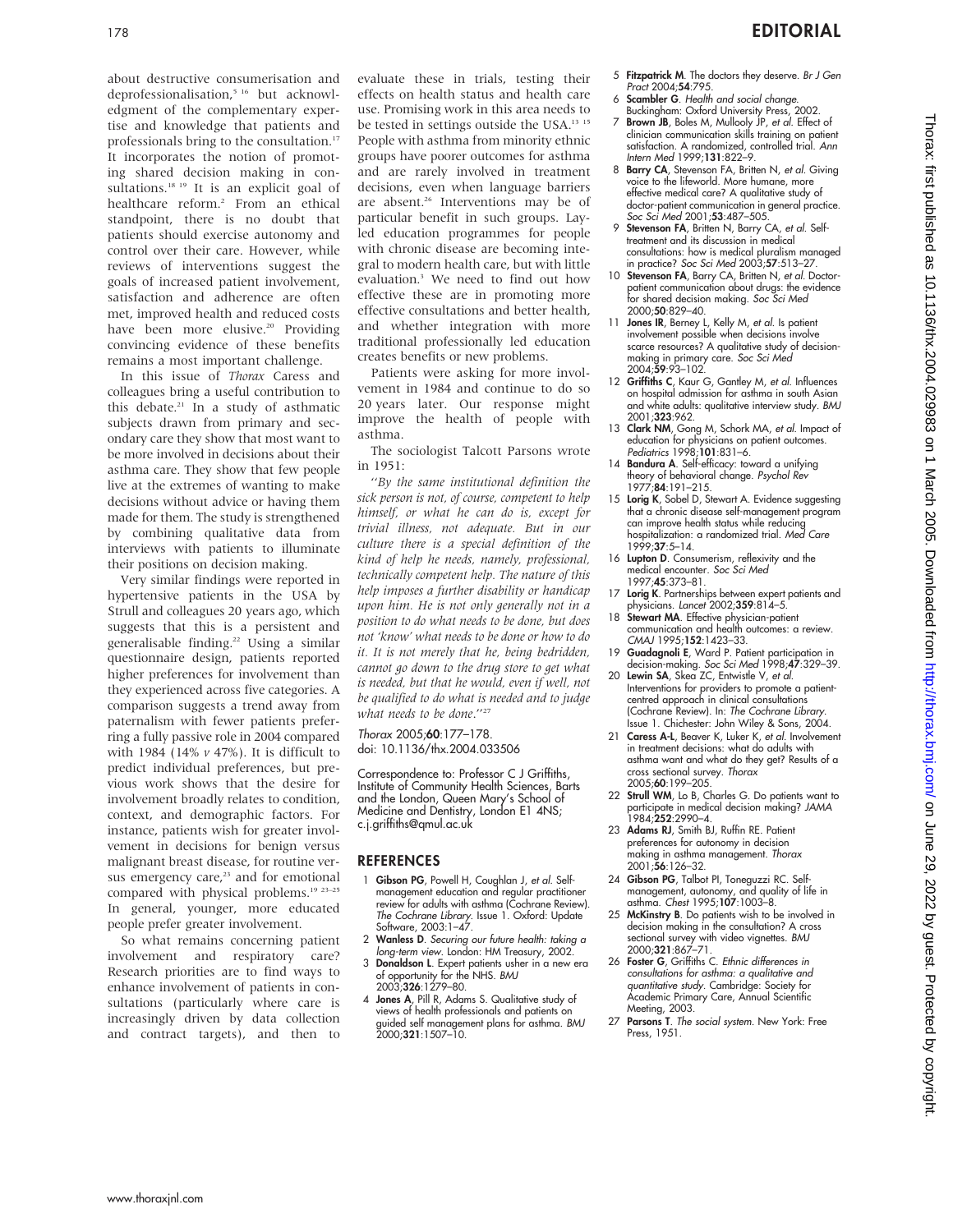#### Exhaled biomarkers in asthma

# The exhaled biomarker puzzle: bacteria play their card in the exhaled nitric oxide–exhaled breath condensate nitrite game

...................................................................................

I Horvath

## Exhaled NO and nitrite as potential biomarkers in asthma

The measurement of exhaled biomar-<br>kers has gained increasing interest<br>in recent years, mainly driven by the<br>unmet clinical need to monitor airway he measurement of exhaled biomarkers has gained increasing interest in recent years, mainly driven by the inflammation and the response to antiinflammatory treatment. The current issue of Thorax contains two important publications in this rapidly growing field. The study by Pijnenburg et al shows how exhaled nitric oxide (NO) measurement can serve clinical practice, $\frac{1}{1}$  while the investigation by Marteus et al draws attention to the potential pitfalls of measuring nitrite in exhaled breath condensate (EBC).<sup>2</sup>

It was hardly more than a decade between the discovery by Gustaffson et al in 1991 that the exhaled breath contains NO and the approval of such a measurement for clinical practice to monitor the effect of anti-inflammatory treatment in asthma.<sup>34</sup> The road has been paved by approximately 2000 publications on the measurement of the fractional concentration of exhaled nitric oxide (FENO) in health and disease, including three guidelines which provide methodological recommendations by internationally known experts in the field and endorsed by the European Respiratory Society (ERS) and/or the American Thoracic Society  $(ATS)$ <sup>5-7</sup> By using these recommendations, exhaled NO can be measured reproducibly and data from different laboratories can be compared.

Exhaled NO has been extensively studied as a marker of airway inflammation in asthma and it serves as a prototype for the application of biomarkers to the management of the inflammatory component of asthma. Can monitoring  $FE_{NO}$  in addition to symptoms and spirometry contribute to asthma control? The paper by Pijnenburg et al in this issue of Thorax provides a positive answer to this question.1 In a longitudinal study the authors determined whether  $FE<sub>NO</sub>$  predicted asthma relapse in 40 children with asymptomatic asthma followed for 24 weeks after discontinuation of treatment with inhaled corticosteroids (ICS). The children were enrolled in the study at the moment when discontinuation of ICS was considered because of lack of symptoms for more than 6 months at a stable dose of ICS. This ensured that the study was undertaken in a real clinical context (and the withdrawal of treatment did not occur solely for the purpose of the study). The main finding was that an increase in  $FE_{NO}$  predicted loss of asthma control in patients with no symptoms or changes in spirometric parameters. The authors found that increased  $FE<sub>NO</sub>$  predicted asthma relapse with a sensitivity of 71% and a specificity of 93% using a cut-off  $FE_{NO}$ value of 49 ppb. This finding has important clinical implications because an increase in  $FE_{NO}$  warns the clinician of worsening airway inflammation, indicating the need to start treatment before symptoms appear. In another longitudinal study Jones et al<sup>8</sup> studied FE<sub>NO</sub> as a predictor of loss of asthma control in relation to withdrawal of steroids in adults. Exhaled NO levels were measured weekly for 11 weeks in 78 subjects with asthma who abruptly stopped treatment with ICS. The authors found that, in subjects who eventually experienced loss of control, exhaled NO levels increased more rapidly and to significantly higher levels than in those remaining clinically stable. Similar to the results of Pijnenburg et al in children, they found that exhaled NO levels measured at the visit before loss of control occurred predicted the upcoming exacerbation (positive predictive value of 80–90%) at a time when symptoms were stable.

Although as yet we do not know whether using exhaled NO measurements to guide anti-inflammatory treatment in asthma in addition to traditional means of monitoring would improve asthma control, both studies indicate that exhaled NO can serve as a marker of loss of asthma control and

may be useful in clinical decision making.

While a decade was enough for exhaled NO measurement to enter clinical practice, the same decade was only good enough to give a boom to research for measurement of biomarkers in EBC. It is easy to collect, requiring only the noninvasive collection of exhaled breath for 10–20 minutes in a cold trap. The fluid obtained is a complex diluted solution of diverse biomarkers with various chemical stabilities including a number of constituents.9 10 Because of the complexity of EBC and the fact that it is a much diluted sample, there are still a number of uncertainties surrounding it. Although there is an expectation that this sampling method will be clinically useful, there are still several unresolved issues, many of which are highlighted in the report by the ERS/ATS Task Force entitled ''Exhaled Breath Condensate'' which is awaiting ATS approval for publication.

In this issue of Thorax an important study by Marteus et al<sup>2</sup> addresses the relation between exhaled NO and EBC nitrite/nitrate concentration. The authors performed a carefully designed study which assessed the source of nitrite in orally collected EBC, compared nitrite levels between oral and tracheal EBC samples, and investigated the influence of nitrate intake and antibacterial mouthwash on the nitrite concentration in oral EBC samples, nasal air condensates, and on  $FE_{NO}$ . Their findings can be summarised as follows: (1) nitrate levels in EBC are influenced by dietary intake; (2) nitrate is reduced to nitrite primarily by bacterial activity which takes place mainly in the oropharyngeal tract in healthy subjects; and (3) there is a substantial contribution of nitrite from the oropharyngeal tract during oral EBC collection. The findings of this study draw attention to the acknowledged pitfall of oral EBC sampling—namely, the potential nasooropharyngeal influence on mediator levels. They also question, to some extent, the reliability of oral EBC nitrite in reflecting lower airway NO production and its ability to serve as a marker of airway inflammation.<sup>11-15</sup> The study also highlights the importance of potential external contamination (the authors covered the condensing surface with a specific plasma layer to minimise nitrite contamination) and emphasises the need for great care when measuring mediators which occur in such a low concentration in the EBC.

Thorax 2005;60:179–180. doi: 10.1136/thx.2004.034603

Correspondence to: Dr I Horvath, National Koranyi Institute for Pulmonology, Department of Pathophysiology, Budapest, Piheno u. 1, H-1529 Hungary; hildiko@koranyi.hu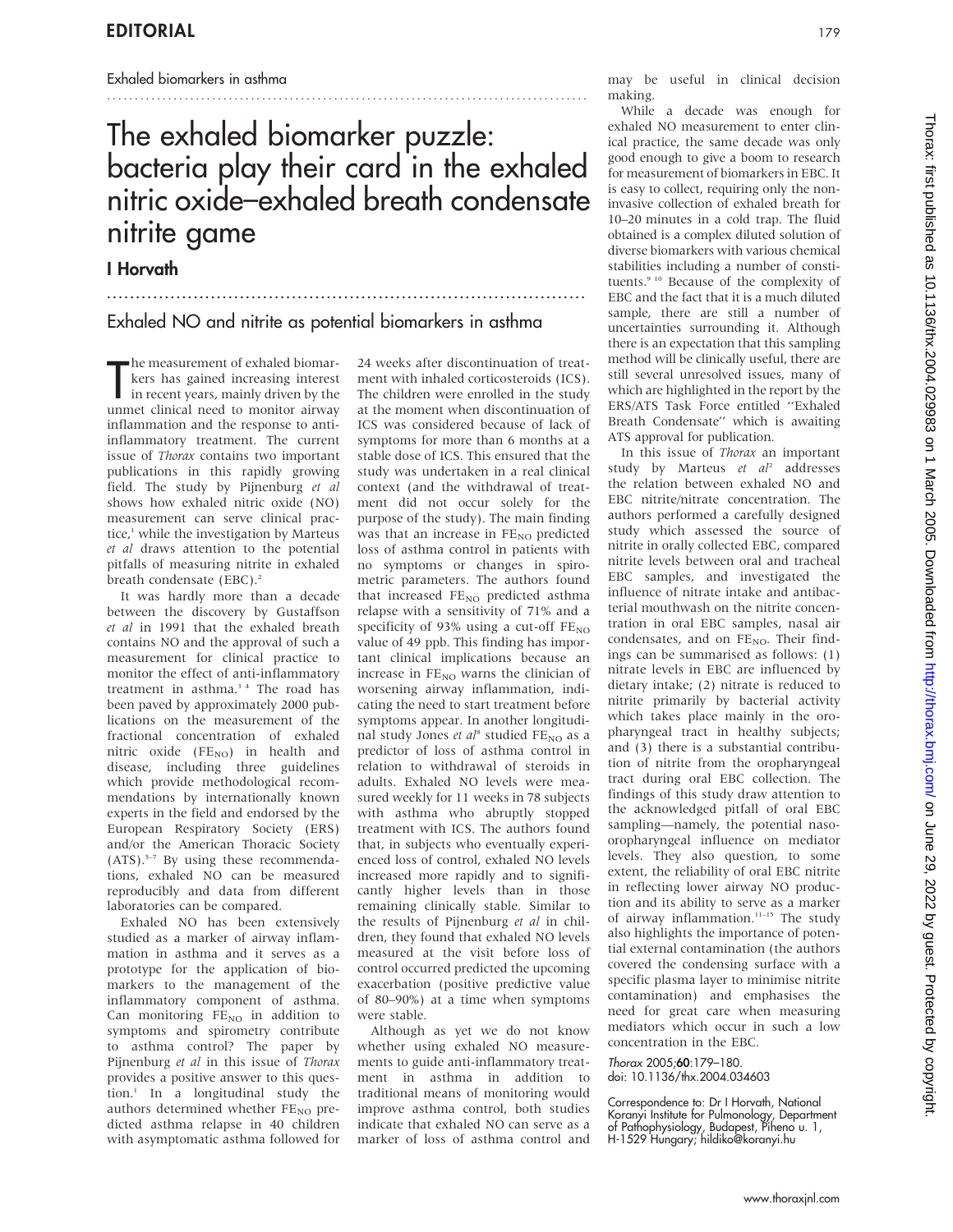#### REFERENCES

- Pijnenburg MW, Hofhuis W, Hop WC, et al. Exhaled nitric oxide predicts asthma relapse in children with clinical asthma remission. Thorax 2005;60:215–18.
- 2 **Marteus H**, Törnberg DC, Weitzberg E, *et al.*<br>Origin of nitrite and nitrate in nasal and exhaled breath condensate and the relation to nitric oxide formation. Thorax 2005;60:219–25.
- 3 Gustafsson LE, Leone AM, Persson MG, et al. Endogenous nitric oxide is present in the exhaled air of rabbits, guinea pigs and humans. Biochem Biophys Res Commun 1991;181:852–7.
- 4 Silkoff P, Carlson M, Bourke T, et al. The Aerocrine exhaled nitric oxide monitoring system NIOXX is cleared by the US Food and Drug Administration for monitoring therapy in asthma. J Allergy Clin Immunol 2004; 114: 1242-56.
- 5 Kharitonov S, Alving K, Barnes PJ. Exhaled and nasal nitric oxide measurements:

#### Interventional bronchoscopy

.......................................................................................

#### recommendations. European Respiratory Society Task Force. Eur Respir J 1997;10:1683-93.

- 6 American Thoracic Society. Recommendations for standardized procedures for the on-line and offline measurement of exhaled lower respiratory nitric oxide and nasal nitric oxide in adults and children—1999. Am J Respir Crit Care Med 1999;160:2104–17.
- 7 Baraldi E, de Jongste JC. Measurement of exhaled nitric oxide in children. Eur Respir J 2001;20:223–37.
- 8 Jones SL, Kittelson J, Cowan JO, et al. The predictive value of exhaled nitric oxide measurements in assessing changes in asthma control. Am J Respir Crit Care Med 2001;164:738–43.
- 9 Kharitonov SA, Barnes PJ. Exhaled markers of pulmonary disease. *Am J Respir Crit Care Med*<br>2001;**163**:1693–722.
- 10 Horvath I. Exhaled breath condensate in disease monitoring. Clin Pulm Med 2003;10:195–200.
- 11 Dweik RA, Comhair SAA, Gaston B, et al. Nitric oxide chemical events in the human airway during the immediate and late antigen induced asthmatic response. Proc Natl Acad Sci USA 2001;98:2622–7.
- 12 Hunt J, Byrns RE, Ignarro LJ, Gaston B. Condensed expirate nitrite as a home marker for acute asthma. Lancet 1995;**346**:1235–6.
- 13 Ganas K, Loukides S, Papatheodorou G, et al. Total nitrite/nitrate in expired breath condensate of patients with asthma. Respir Med 2001;95:649–54.
- 14 Kharitonov SA, Donnelly LE, Montuschi P, et al. Dose-dependent onset and cessation of action of inhaled budesonide on exhaled nitric oxide and symptoms in mild asthma. *Thorax*<br>2002;**57**:889–96.
- 15 Formanek W, Inci D, Lauener RP, et al. Elevated nitrite in breath condensates of children with respiratory disease. Eur Respir J  $2002 \cdot 19.487 - 91$

# Brave new world for interventional bronchoscopy

...................................................................................

## T P Toma, D M Geddes, P L Shah

New applications for interventional bronchoscopy

Intil recently, interventional bron-<br>
choscopy was limited to foreign<br>
body removal, debulking endochoscopy was limited to foreign bronchial tumours, or insertion of stents for the palliation of lung cancer. Most of these procedures are performed with a rigid bronchoscope under general anaesthesia by thoracic surgeons. As a result, only a few respiratory physicians developed an interest in interventional bronchoscopy. The small range of interventions has meant that, up to now, interventional bronchoscopy has been less glamorous than, for example, interventional cardiology.

Will this situation change? Firstly, there is an increased interest in transbronchial fine needle aspiration (TBNA) for staging lung cancer and in endobronchial ultrasound guided TBNA.<sup>1</sup> The latter technique samples suspicious lymph nodes as small as 5 mm and has the potential for replacing mediastinoscopy. Secondly, tumours can be debulked with electrocautery, photodynamic therapy or lasers, and stents can be inserted under local anaesthesia with flexible bronchoscopes.

Recent research has driven an expansion of interventional bronchoscopy for some of the more common non-malignant respiratory diseases. Bronchial thermoplasty for the treatment of asthma is close to receiving FDA approval. This procedure, performed under local anaesthesia, involves the obliteration of smooth muscle in airways larger than 3 mm by applying radiofrequency energy. An endobronchial probe is passed through the working channel of the bronchoscope and applied to the airway wall. A controlled amount of energy is delivered which heats and destroys the muscle. Smooth muscle ablation causes a reduction in bronchial hyperreactivity and early studies suggest an improvement in asthma control. Pilot human trials have shown that the method is safe and can decrease airway hyperreactivity in patients with moderate asthma.<sup>2</sup> <sup>3</sup> Studies on patients with more severe or steroid dependent asthma are currently underway.

A number of procedures are being developed to improve breathlessness in severe emphysema. These aim to achieve volume reduction by bronchoscopy rather than surgery. The basic idea is to induce collapse of the worst affected lobe or segments by blocking the relevant airways with one-way valves. A number of such valves are available and have been designed to block inspiration while allowing drainage of expired air and secretions. This results in controlled deflation of the target segment or lobe. The valves are inserted directly through the working channel of the fibrescope or over a guide wire using the Seldinger technique.

More than 100 patients have been treated in this way and the safety record to date is encouraging.4–6 The valves remain in place and have only seldom been implicated in cough or distal infection. Worthwhile improvements in lung function and quality of life have been reported in up to a third of patients and failure is probably due to collateral ventilation from surrounding lung units. This is not surprising since only patients with very severe emphysema have so far been treated and more work needs to be done to define the most suitable patients. A pivotal randomised trial is now underway.

While bronchoscopic valve placement has been proposed for patchy (heterogeneous) emphysema, an alternative intervention has been suggested for diffuse (homogeneous) emphysema. This involves the creation of extraanatomical airways to bypass the flow limiting segment airways in expiration. A needle catheter is used to make fenestrations connecting emphysematous lung to nearby cartilaginous airways, and these holes are held open by ''spiracles'' (similar to small vascular stents). Pilot studies have shown that these fenestrations can be created safely and have a beneficial effect on lung function.<sup>7 8</sup> There is, however, a tendency for the fenestrations to become blocked by granulation tissue.

Bronchoscopic instillation of delivery systems for slow release of drugs may open up new perspectives in the localised treatment of lung conditions. Some polymers have thermotropic properties and so behave as liquids at room temperature but form gels at body temperature. These can be injected into a part of the lung where they are cleared slowly and act as a drug efflux reservoir. These polymers also have a number of influences on cells ranging from effects on drug efflux channels to energy depletion in mitochondria. One such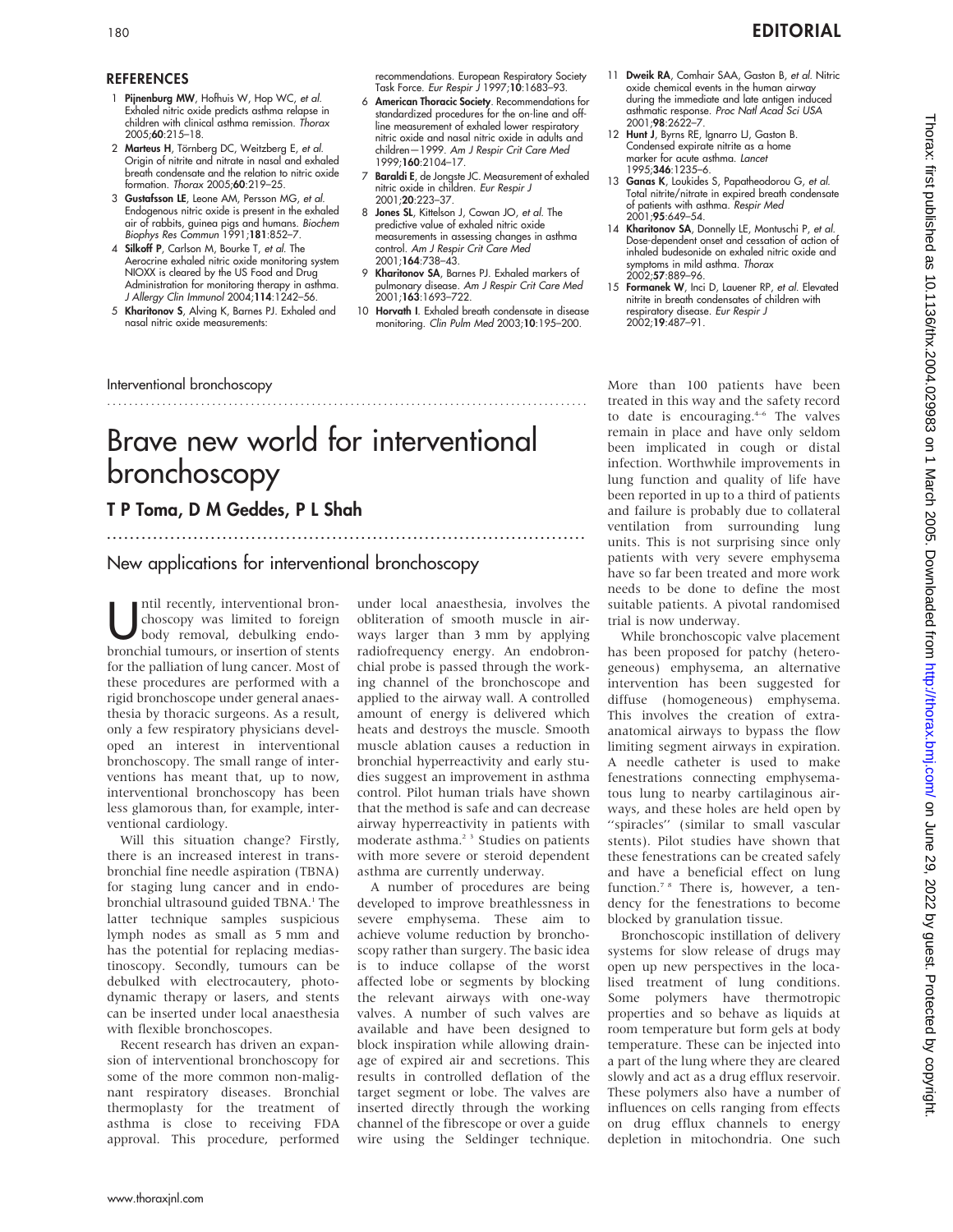effect is to improve the sensitivity of drug resistant cells to chemotherapy. The natural development of this technology would be to directly instil specific drug eluting gels into the lung via a bronchoscope. For example, a polymer and chemotherapy drug combination could be injected into the target segment of the lung where it forms a gel and gradually elutes the chemotherapeutic drug and also improves the sensitivity of the cells to the treatment. The development of this technology is speculative at present but may have widespread applications in respiratory medicine—ranging from chemotherapy for lung cancer through to gene therapy for cystic fibrosis and regenerative treatments in emphysema.<sup>9</sup>

These interventions stimulate the future of interventional bronchoscopy. Some may fail to become a clinical reality, but this is likely to be a fertile area of research in years to come. It is clear that interventional bronchoscopy is evolving and will have an impact on a

greater number of patients with respiratory diseases in the future.

The authors thank Dr Atul Mehta (Cleveland Clinic) for his review and comments.

Thorax 2005;60:180–181. doi: 10.1136/thx.2004.029983

......................

### Authors' affiliations

T P Toma, National Heart and Lung Institute, Dovehouse Street, London SW3 6JY, UK D M Geddes, Royal Brompton Hospital, Sydney Street, London SW3 6NP, UK P L Shah, Royal Brompton Hospital, Sydney Street, London SW3 6NP, UK and the Chelsea & Westminster Hospital, London SW10 9NH, UK

Correspondence to: Dr P L Shah, Department of Respiratory Medicine, Royal Brompton Hospital, Sydney Street, London SW3 6NP, UK; pallav.shah@imperial.ac.uk

#### REFERENCES

.......................................................................................

1 Krasnik M, Vilmann P, Larsen SS, et al. Preliminary experience with a new method of

Remodelling of CF airways

## Muscling into cystic fibrosis airways A M Sutcliffe, A J Knox

Remodelling of the airway smooth muscle layer is not confined to patients with severe CF but occurs also in those with mild to moderate disease

...................................................................................

**M** (CF) develop progressive airflow<br>obstruction. A subgroup of these<br>patients also have airway hypergeon (CF) develop progressive airflow **l**obstruction. A subgroup of these patients also have airway hyperresponsiveness to inhaled bronchoconstricting agents<sup>12</sup> and reversibility of airflow obstruction in response to bronchodilators.3 Parallels have been drawn between these observations and other airway diseases manifesting with airway obstruction and bronchial hyperresponsiveness such as asthma and chronic obstructive pulmonary disease (COPD). This led to speculation that remodelling of the airway smooth muscle (ASM) layer may contribute to bronchial hyperresponsiveness in CF.

Studies in the past have been restricted to patients with severe CF. Pathological studies of the lungs of these patients obtained either at necropsy or following transplantation or lobectomy showed an increase in smooth muscle area compared with healthy controls or patients with COPD.<sup>45</sup> In this issue of Thorax Hays et al<sup>6</sup> have, for the first time, studied the ASM layer in patients with mild to moderate CF using bronchoscopy and design based stereology. They found that the volume of smooth muscle in the airway submucosa in subjects with CF was higher than in normal controls and, furthermore, that this difference was attributable to smooth muscle cell hyperplasia rather than hypertrophy. This study raises several interesting questions. 1. Is this increase in the volume of the smooth muscle layer responsible for the airway hyperresponsiveness seen in many CF patients? 2. What factors are produced in the CF airway that could promote ASM hypertrophy? 3. Is there a relationship between the defective ion transport underlying CF pathophysiology and smooth muscle function in the CF airway?

Is the smooth muscle cell hyperplasia demonstrated by Hays et al sufficient to explain airway hyperresponsiveness in CF patients? Mathematical modelling approaches suggest that changes in airway dimensions in CF, including an increase in the smooth muscle area, probably contribute to airflow obstruction

endoscopic transbronchial real time ultrasound guided biopsy for diagnosis of mediastinal and<br>hilar lesions. *Thorax* 2003;**58**:1083–6.<br>2 **Cox G**, Miller J, McWilliams A, *et al*. Bronchial

- thermoplasty: one-year update. Paper presented at American Thoracic Society, Orlando, 2004.
- 3 Laviolette M, Thomson N, Niven R, et al. Asthma intervention research (AIR) trial: early safety assessment of bronchial thermoplasty. Paper presented at American Thoracic Society, Orlando, 2004.
- 4 Toma TP, Hopkinson NS, Hillier J, et al. Bronchoscopic volume reduction with valve implants in patients with severe emphysema.<br>*Lancet* 2003;**361**:931–3.
- 5 Snell GI, Holsworth L, Borrill ZL, et al. The potential for bronchoscopic lung volume reduction using bronchial prostheses: a pilot study. Chest 2003;124:1073–80.
- 6 Yim AP, Hwong TM, Lee TW, et al. Early results of endoscopic lung volume reduction for emphysema. J Thorac Cardiovasc Surg 2004;127:1564–73.
- 7 Lausberg HF, Chino K, Patterson GA, et al. Bronchial fenestration improves expiratory flow in emphysematous human lungs. Ann Thorac Surg 2003;75:393–7.
- 8 Rendina EA, De Giacomo T, Venuta F, et al. Feasibility and safety of the airway bypass procedure for patients with emphysema. J Thorac Cardiovasc Surg 2003;125:1294–9.
- 9 Kabanov AV, Batrakova EV, Alakhov VY. Pluronic block copolymers as novel polymer therapeutics for drug and gene delivery. *J Control*<br>*Release* 2002;**82**:189–212.

and bronchial hyperresponsiveness in these patients.<sup>4</sup> Interestingly, tumour necrosis factor  $\alpha$  (TNF- $\alpha$ ), a cytokine found in increased amounts in the CF airway, has been shown to potentiate ASM contraction in response to cholinergic stimulation in vitro, $\bar{z}$  and there is evidence that  $TNF-\alpha$  induces a hypercontractile phenotype by enhancing agonist induced calcium signals, as well as agonist induced force generation.<sup>8</sup> Thus, it may be that factors other than ASM hyperplasia alone contribute to bronchial hyperresponsiveness in CF. It would be interesting to investigate whether the presence and degree of airway hyperresponsiveness correlates with smooth muscle hyperplasia in these patients. The difficulty is that it is not possible to study the small airways—which collectively make the greater contribution to airflow obstruction—in the subgroup of patients with mild to moderate disease.

There are interesting similarities and contrasts between the inflammatory milieu found in the asthmatic and CF airways. Inflammation in CF is primarily neutrophil driven whereas, in asthma, T lymphocytes, eosinophils and mast cells are of greater importance although neutrophils may play a role in severe asthma. This has consequences for the range of cytokines and mediators that predominate in the inflamed airway. Airway inflammation and remodelling involves not just inflammatory cells but also structural cells such as fibroblasts, epithelial cells, and ASM cells. Inflammatory and structural cells